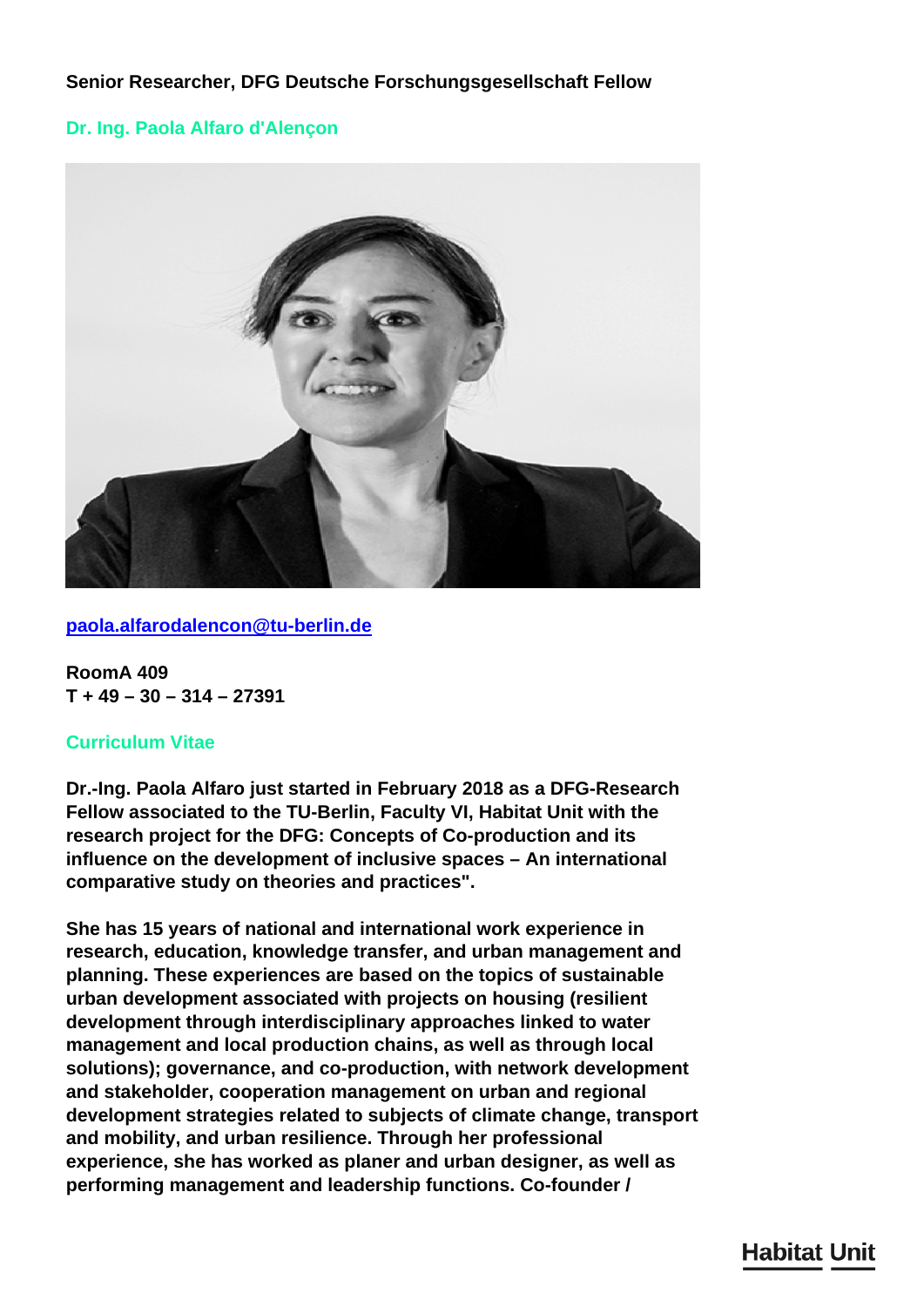**director of different working groups, like the Urban Research and Design Laboratory, its international network "UrbanLab+", and a professional office called u-Lab Studio, with experience of eight years as a team leader in project management and budgeting, monitoring and evaluation. All three collaborative platforms sum over 30 organizations from 8 countries (including academia from Latin America, Africa and Asia, national / international experts, public institutions and cities like Berlin, Brussels, Liverpool, Naples, and the private sector). The main focus of these platforms is on researching urban challenges and working in an interdisciplinary manner on urban transformation, with an emphasis on both participatory local development and collaborative planning and building.**

### **Education**

## **2011 – 2013**

**Ph.D. Degree in Urban Studies and Architecture. Pontificia Universidad Católica de Chile Thesis: T***he production of transport infrastructure-International Perspective on transport infrastructure development (Transport Infrastructure development; local governance and Urban Commons)* **Supervisors: Prof. Dr. Rosanna Forray, Prof. Dr. Pablo Allard, Prof. Dr. Oscar Figueroa, external Prof. Dr. Marcel Smets (KU Leuven)**

### **2007 –2011**

**Doctorate of Engineering (Dr.-Ing.) Technical University of Berlin Thesis:** *The production of urban space through mobility* **Supervisors: Prof. Dr. Peter Herrle, Chair of International Urbanism and Design, TU Berlin; Dr. Rosanna Forray**

#### **2006 –2007**

**Research Fellow Berlage Insitute, Rotterdam Title: "Create and Recreate", Ditmar Lyke Title: "Ljubljana Studio", OMA, Rotterdam**

#### **1993 – 2000**

**Architecture Diploma Architecture School, Technical University of Berlin**

## **Employment History**

#### **Since 2018**

**Senior Independent Expert Gesellschaft für Internationale Zusammenarbeit (GIZ) GmbH Team leader, implementation of component 3 (applied research and capacity building) "Sustainable Intermediate Cities" program (CIS), GIZ**

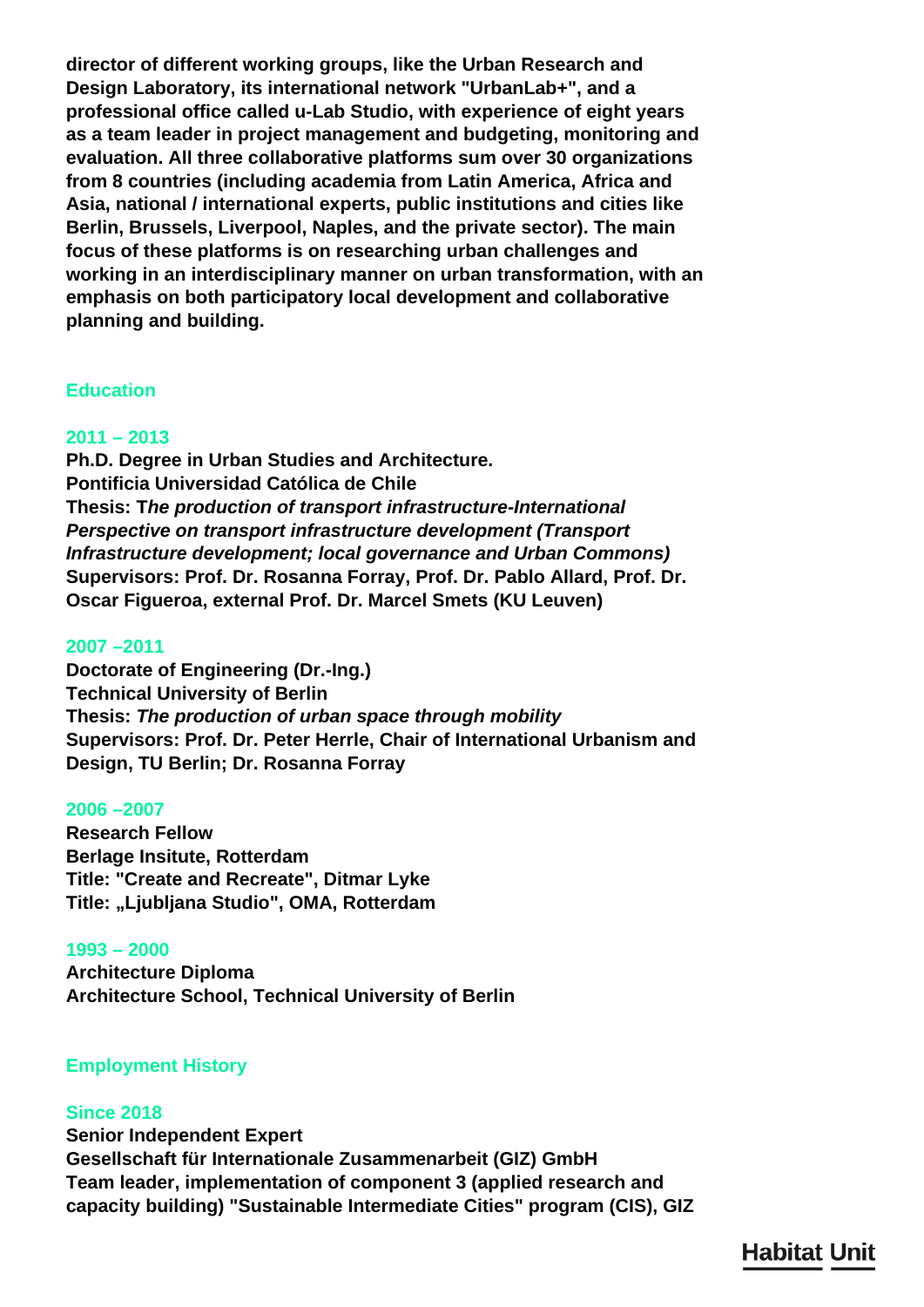# **Ecuador**

**Team leader, urban planning and design, "Recoverering children's loves: urban space and emergency" in cooperation with BvL Foundation, PUCP, Potsdam Institute for Climate Impact. Piura, Perú**

# **2016 – 2017**

**Senior Researcher (Post-Doc) Pontificia Universidad Católica de Chile, CEDEUS - Centro de Desarrollo Urbano Sustentable. Preparation of Urban Development Report for LAC: "LAC Documento hacia HABITAT III\_Desarrollo Espacial" for REDEUS\_LAC | Red de Centros de Estudio en Desarrollo Urbano Sustentable de Latinoamérica y el Caribe**

# **Since 2016**

**Guest professor**

**DSA, Dipartimento di Scienze per l'Architettura, Scuola Politecnica, Università degli Studi in Genoa. Innovation of urban design teaching at the institute of architecture by means of practice-oriented and interdisciplinary work modules as well as international teaching formats for the master course in architecture**

# **Since 2014**

**Founding Member** *U* **Lab. Studio für Stadt und Raumprozesse. Urban studies and expert reports, competition entries as well as highlevel projects**

# **2010 –2017**

**Project (co-) founder and director (part-time, third-party funded position) Urban Research and Design Laboratory (U-Lab), Institute for Architecture, TU Berlin**

**Urban planning and design teaching and research for the master degree programs of urban design, architecture, and city and regional planning.**

# **2009 –2015**

**Research staff member (part-time) Habitat Unit, Institute for Architecture, TU Berlin**

**Initiator, development of international joint research, teaching and cooperation projects with global north- and south partners. Topics: capacity building, local governance, participatory planning and building cities from below, interdisciplinary housing approaches, built material**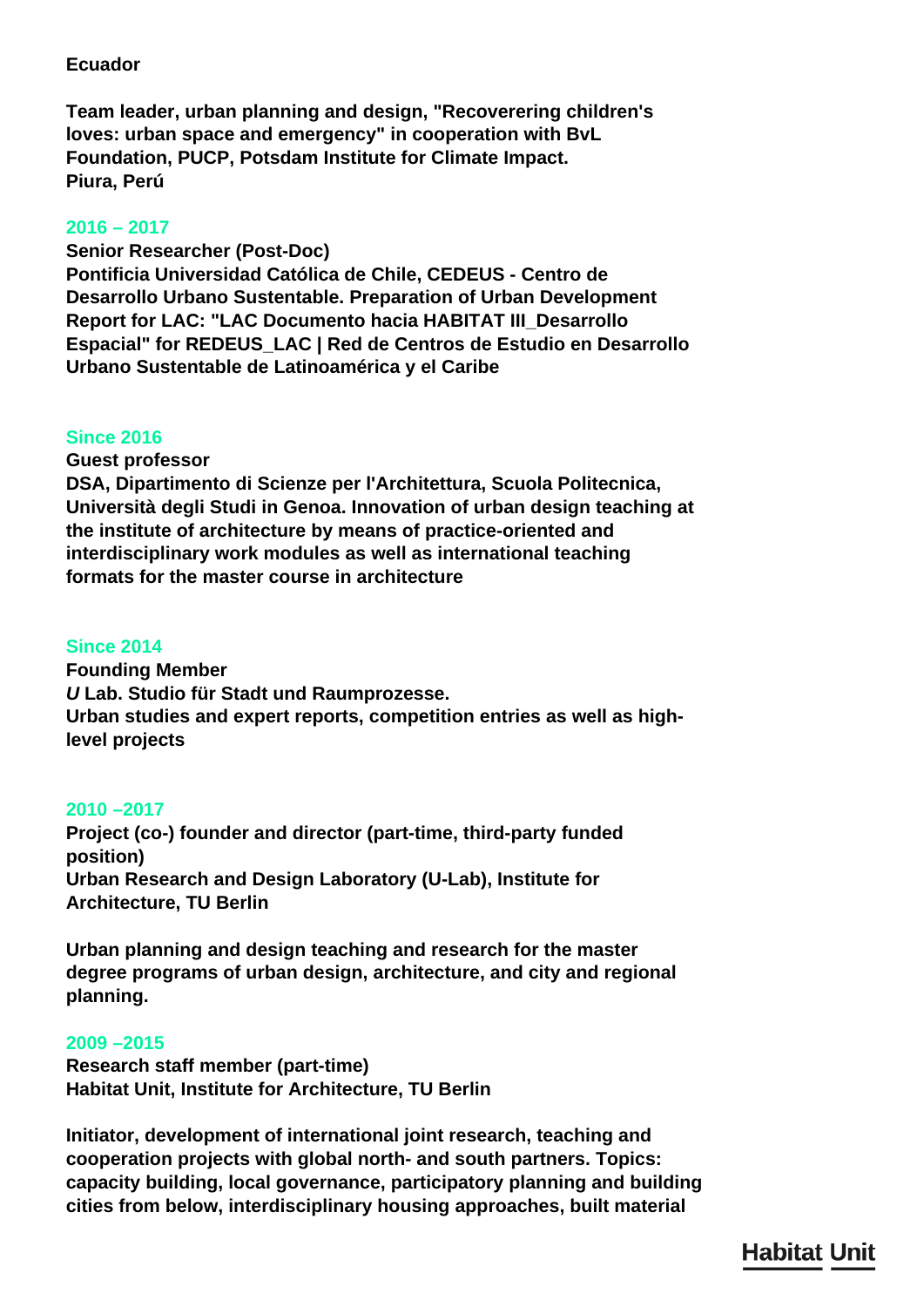**solutions (recycling, re-uses, local production chains), and built environment challenges (catastrophes, climate changes); Methods: "Lehrforschung"-studios in South Africa, Brazil, and Chile**

### **Since 2008**

**Urban Planning Reports (strategic, participatory planning) Local administrations, national and international organizations. Urban renewal and participation procedures for local administrations, EU-Funded, Cities Alliance, GIZ, KB Strelka (Russian Cities)**

#### **2006 –2007**

**Research Fellow Berlage Institure, Rotterdam**

**Research focus: Globalization and its effects on urban development**

#### **2005 –2006**

**Research Fellow Pontificia Universidad Católica de Chile**

**Research focus: Megaprojects (transport infrastructure, conversion) and its effects on urban development**

**Murtinho Arquitectos y Asociados, Santiago de Chile Competitions, Project management**

#### **2004 –2005**

**Research staff member (part-time) Habitat Unit, Institute for Architecture, TU Berlin**

**Urban planning and design teaching and research for the master degree programs of urban design, architecture, and city and regional planning.**

#### **2002 –2003**

**Competitions, project management Case Architects, Berlin/Helsinki**

## **2001 –2002**

**Competitions, project management Faskel+Becker Architekten, Berlin**

**Since 2000 Parental leave**

## **Research Projects**

## **2018**

**Concepts of "Co-production" and its influence on the development of**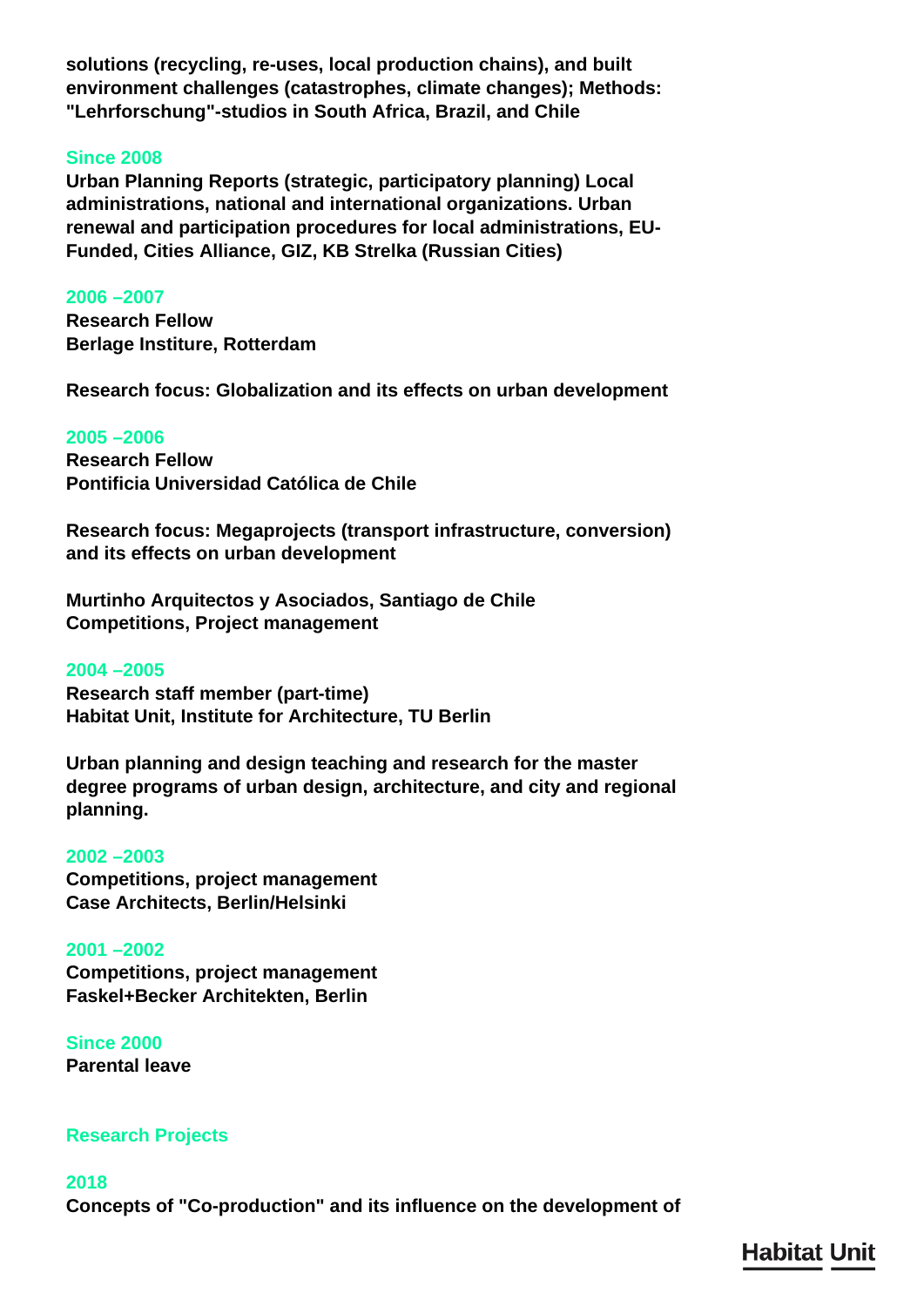**inclusive spaces – An international comparative study on theories and practices. Position in the project: Principal Investigator, Funded by Deutsche Forschungsgemeinschadt (DFG). The research project is exploring theory**

## **2016 –2017**

**Kooperative (urbane) Praxis-Räume, Akteure und Wissensbildung in der Stadtentwicklung**

**Position in the project: Principal Investigator, Funded by Wüstenrot Foundation (Contract Research).**

## **2013–2016**

**International Network of Urban Laboratories (UrbanLab+) For the research on urban inclusion and the enhancement of global education in the built environment disciplines. Position in the project: Initiator and co-researcher, Funded by Erasmus Mundos+. Cooperation Partners: KRVIA Institute, Mumbai, India; University of Witwatersrand Johannesburg, South Africa; P. Universidad Católica de Chile, Santiago, Chile; The Chinese University of Hong Kong, China; Ecole Polytechnique Fédérale de Lausanne, Switzerland; Università della Calabria, Italy; University College Londonproject.**

## **2013 –2015**

**Ziele und Handlungsebenen von Zwischennutzungen in der Planungspraxis. Funded by Wüstenrot Foundation (Two-year Contract Research).**

# **2011 –2012**

**Participation strategies and policies in urban development in Berlin and Istanbul. Position in the project: Initiator and lead researcher, Funded by**

**Forum Berlin Istanbul e.V. supported by Mercator Stiftung and Wüstenrot Stiftung, Project aim: Urban renewal and its implications for the national planning culture, urban policy developments and forms of citizen participation**

## **2010–2014**

**HMW-Housing Manufacturing Water for the Urban Poor. Position in the project: Co-Initiator and responsible coordinator of the project, responsible main researcher Prof. Dr. Peter Herrle, Prof. Dr. Günther Seliger, Prof. Dr. Barjenbruch, Funded by the DAAD /BMZ. Housing supply, production processes and water supply for marginalized urban areas. Partners: Technical University of Oruro, Bolivia; P. Universidad Católica, Santiago, Chile; Universidad de la Frontera, Temuco, Chile; University of Stellenbosch, South Africa; University Botswana Gaborone, Botswana; KRVIA - Institute, Mumbai, India; UFES - Universidad Federal do Espirito Santo, Brazil; Universidad de São Paulo, Brazil**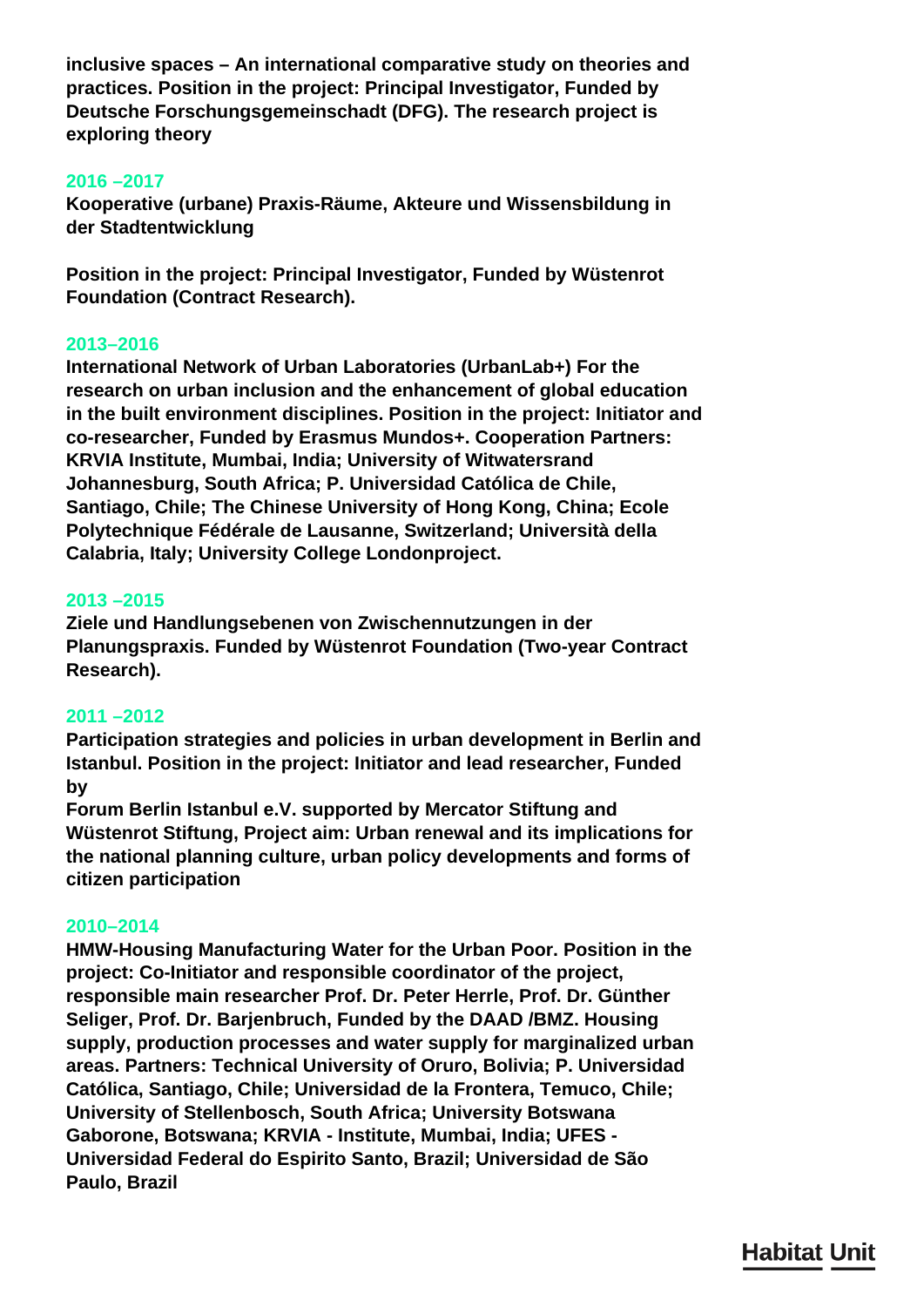## **2010 – 2013**

**Research and development of sustainable and resource-saving planning and construction, three-year cooperation. University partnership between P. Universidad Católica de Chile and Technical University of Berlin, DAAD**

### **2002 – 2003**

**Regional Development plan for the Region XI (Aysén) in Chile**

**Position in the project: Research assistant, responsible for the chapters on regional settlement development and Housing. Research leader: Prof. Dr. Peter Herrle, Funded by the BMZ/DAAD**

#### **2002**

**Redensification of informal settlements in Lima and Mexico City**

**Position: Research assistant, Habitat Unit, Technische Universität Berlin, Research leader: Prof. Dr. Peter Herrle, Funded by Deutsche Forschungsgesellscahft (DFG)**

## **Teaching Activities**

#### **Since 2016**

**Thesis supervisor**

**IHS, International Institute of Urban Management of the Erasmus University Rotterdam. Supervision of master's theses on urban development in an international context. Topics: Climate Change, Community participation, informal settlements of São Paulo, Brazil and citizen participation in Smart-City Urban Development Approaches for India**

## **Since 2016**

**Guest professor**

**DSA, Dipartimento di Scienze per l'Architettura, Scuola Politecnica, Università degli Studi in Genoa. Innovation of urban design teaching at the institute of architecture by means of practice-oriented and interdisciplinary work modules as well as international teaching formats for the master course in architecture**

## **2015**

**International urban planning workshop "Bridges" with the Centre for Urban Research, COSMOPOLIS. Faculte d'Architecture, Vrije Universiteit Brussel**

## **2010-2017**

**Study reform project: Urban Research and Design Laboratory (U-Lab) Institute for Architecture, Technical University of Berlin. Enhancement of the interdisciplinary exchanges between teaching, research and practice in urban design and research with cooperation partners from**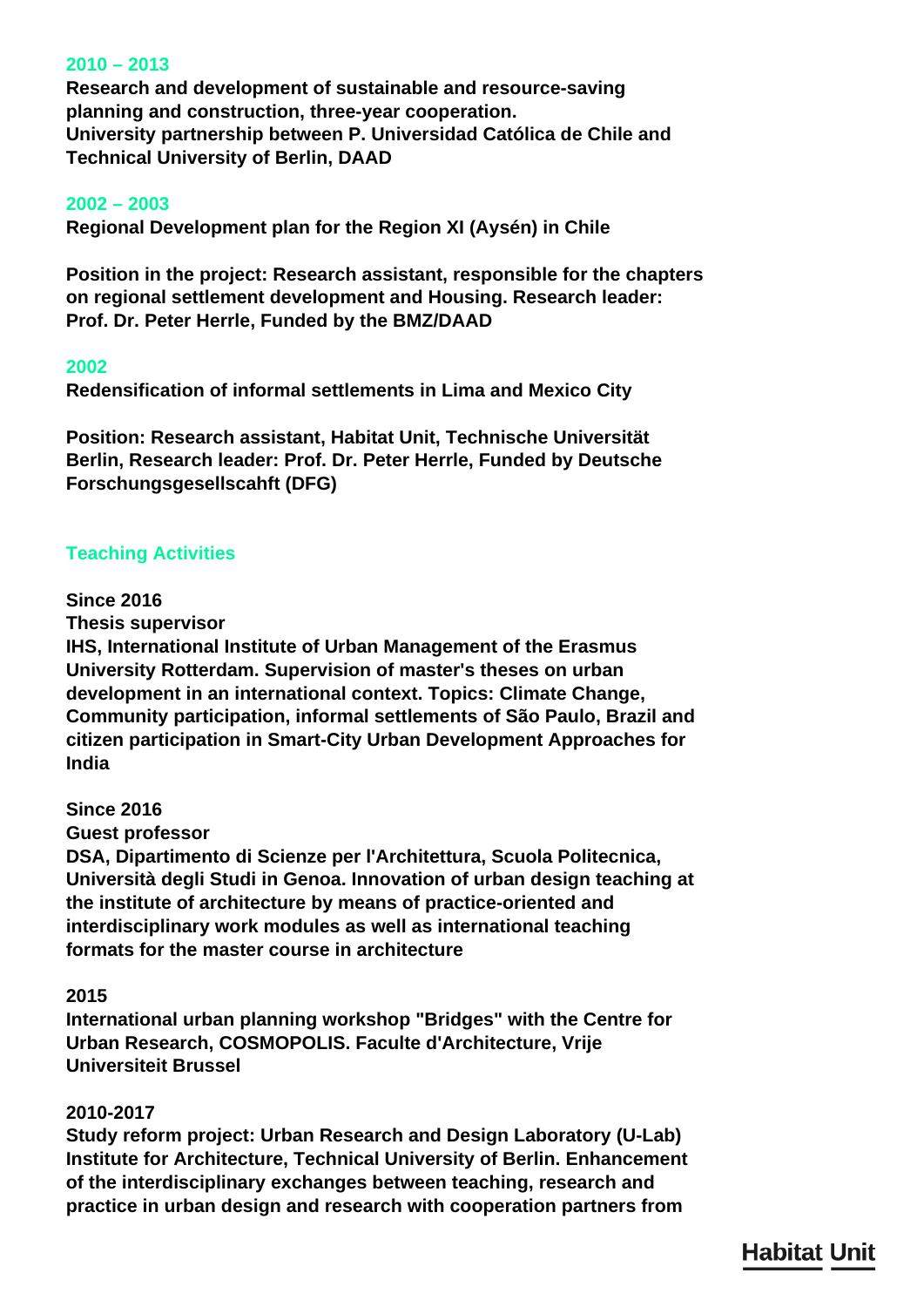**the field such as Senate administrations for urban development, the district level as well as planners and participants for urban development areas in Berlin and surrounding areas www.ulab.architektur.tu-berlin.de**

# **SS 2017**

**Educational research: Streamscapes. Urban Research and Design Laboratory (U-Lab) Institute for Architecture, Technical University of Berlin**

# **2014-2016**

**Design seminar and educational research: Ephemere Stadtentwicklung (Leipzig, Mannheim, Berlin, and Frankfurt). Urban Research and Design Laboratory (U-Lab) Institute for Architecture, Technical University of Berlin**

# **2013**

**Design seminar Lichtenberg: temporal uses in Ostkreuz, action concepts for open spaces. Urban Research and Design Laboratory (U-Lab) Institute for Architecture, Technical University of Berlin**

# **2012**

**Design seminar Nord-Neukölln and Tempelhofer Feld: New concepts for urban residential areas. Urban Research and Design Laboratory (U-Lab) Institute for Architecture, Technical University of Berlin**

# **2011**

**Design seminar Obere Stadtspree: Strategies for public space in the Spree**

**Elected member of the Commission for study and teaching. Urban Research and Design Laboratory (U-Lab) Institute for Architecture, Technical University of Berlin**

# **Since 2010**

**Professor**

**Urban Management Program (post-graduate master study), Technical University of Berlin. Thesis Supervisor City-related research seminars. Supervision or master's theses on urban development in an international context (Climate Change, Governance)**

# **2009-2015**

**Research staff member at the Habitat Unit, Institute for Architecture, Technical University of Berlin**

# **Since 2009**

**Initiator, development of new international academic programs ["Energie, Struktur & Systeme"](http://www.energyandbuilding.uc.cl/teaching.html) (since 2009), double-degree master for sustainable architecture between Universidad Católica de Chile and Technische Universität Berlin.**

**Methods: Joint research and design seminars and prototyping of**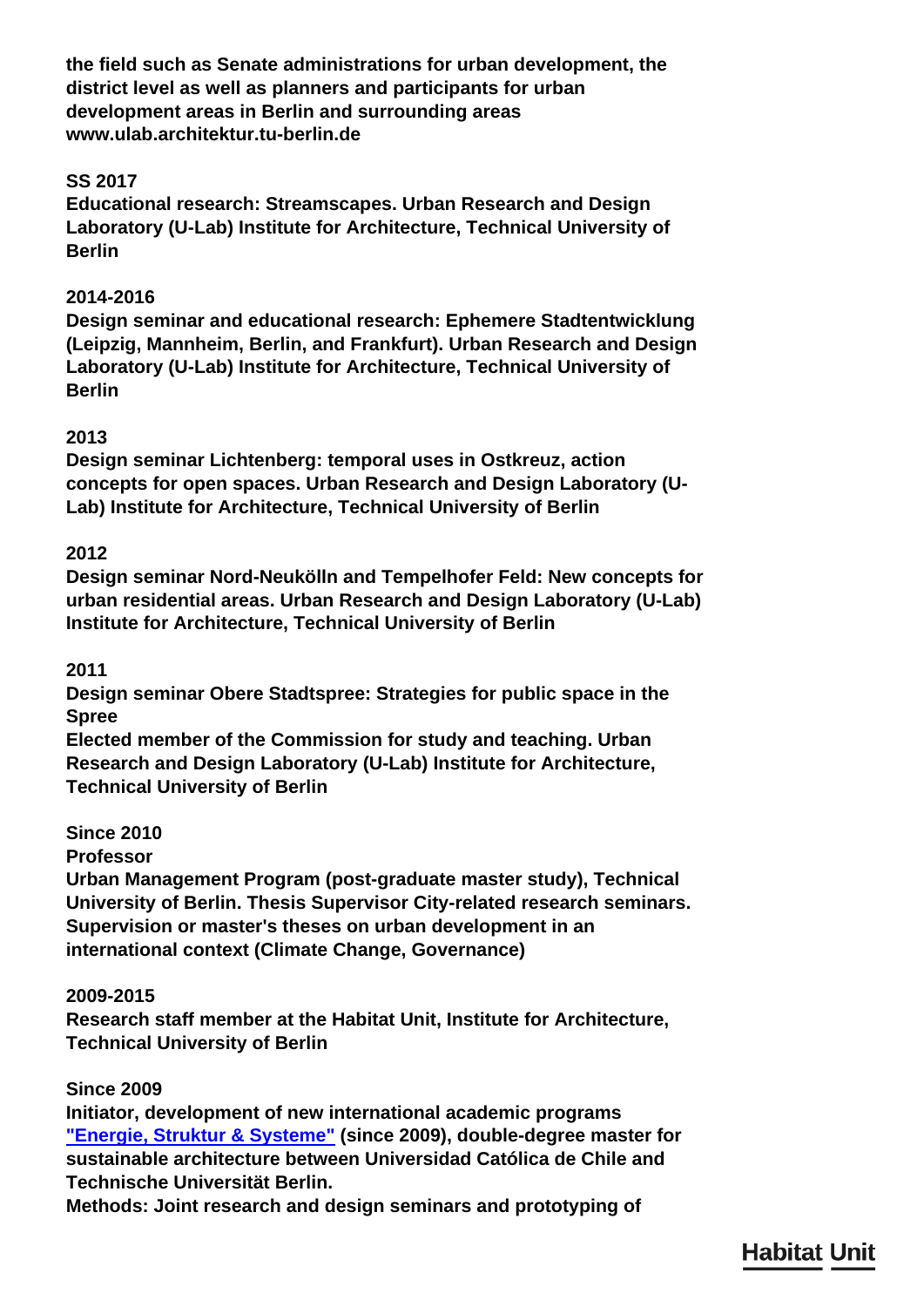**housing and urban development strategies. Funded by ISAP Program (DAAD).**

**2006**

**Four-month course on urban development and scenarios "Mexico City 2050": Guidance on megaprojects and urban development in Berlin. Funded by the DAAD. UNAM, Mexico City**

**2004**

**DAAD short-term lectureship Guest professor in diploma program for architecture and urban development, P. Universidad Católica de Chile**

**2003 Guest professor Cornell University, APP – Architecture, Art, Planning in the state of New York/USA for urban planning and design**

# **Publications**

# **Books**

**with Planungslabor, eds. (2014)***Planungslabor: Stadtspree-Kiezspree – Konzepte für die Obere Stadtspree in Berlin***. Universitätsverlag TU Berlin, Berlin.**

**(2011)***The production of urban space through mobility***. Berlin.**

**with W. Imilian and L. Sanchez, eds. (2011)***Lateinamerikanische Städte im Wandel. Sammelband zur Entwicklung der Lateinamerikanischen Stadt.***Lit-Verlag, Berlin.**

# **Book contributions**

**with Bauerfeind, B.; Konrad, D. (2014) Zwischennutzungen - Das Ephemere in der Stadtentwicklung.***PlanerIn,***Schwerpunktheft-Nr. 4/2014, Städtebau – Entwurf.**

**(2013) Housing for the Urban Poor - Between formal planning processes and the 'Right to the City' in Latin-American urban geographies. In: LabTAR, eds.***Solucoes para urbanizacao do territorio do bem***.**

**(2013) Problems and potentials of current inner-city urban renewal strategies. In: Gür, S. and Kuyumcu, Y., eds.***Transforming the Galata District. A practise based research on transformation.*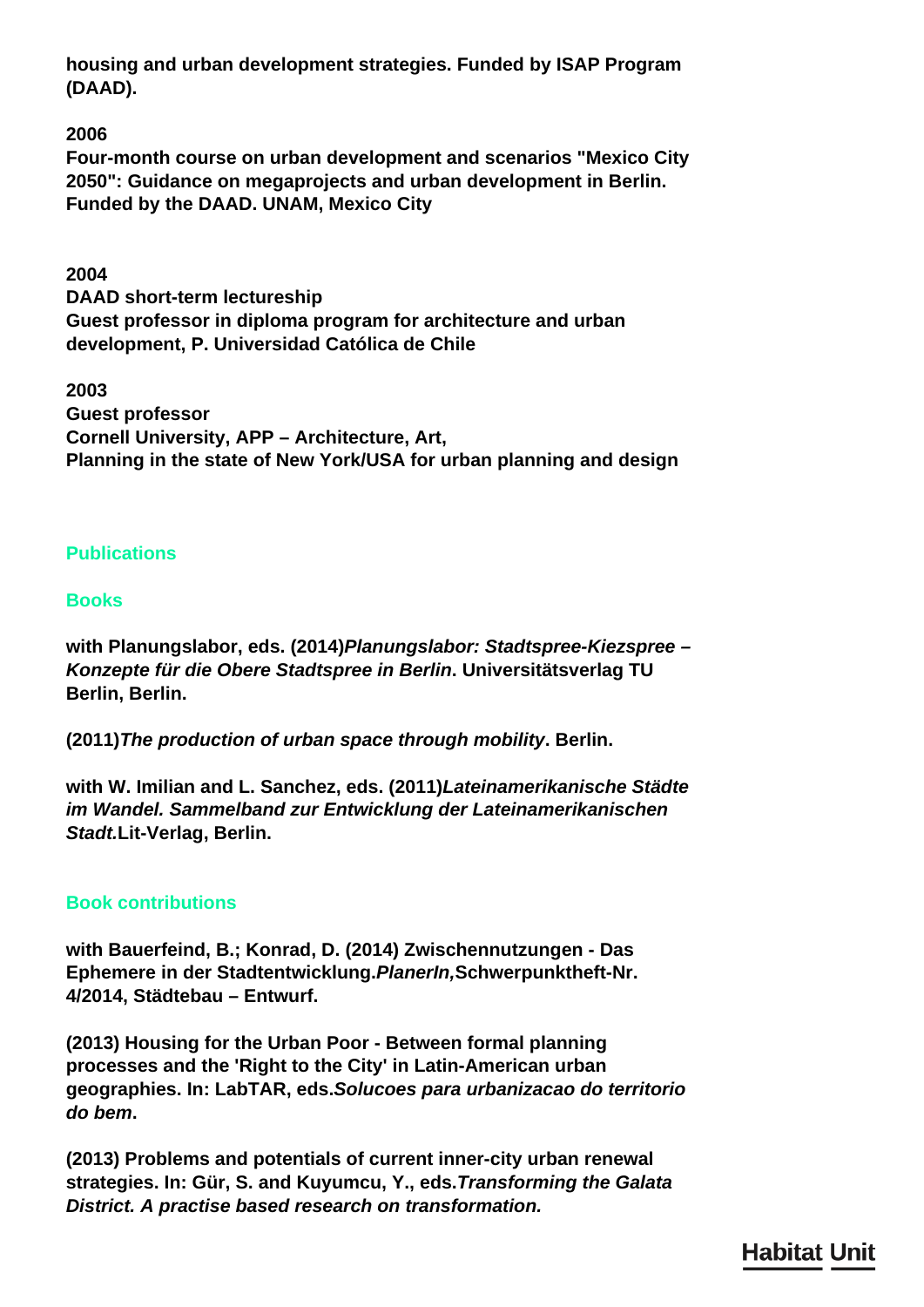**(2011) Mandala – A highly contested urban space. In: GIZ, ed.***Mumbai-Sustainable habitats in India***. GIZ Publication.**

**(2011) Network societies and changed work environments. In: Becker, N. ed.***Place 2.5: Creat and Recreat.***Sedus Stoll AG.**

## **Refereed articles**

**with Bettina Bauerfeind and Daniela Konrad (2014) Zwischennutzungen - Das Ephemere in der Stadtentwicklung.***PlanerIn,***(4).**

## **Other articles and publications**

**(2012) Strategien für öffentliche Räume an der Spree.** *Co-Housing Cultures – Handbuch für selbstorganisiertes, gemeinschaftliches und nachhaltiges Wohnen,***Berlin: Jovis-Verlag.**

**(2011) Visionen vs. Konflikte – Der Spreeraum zwischen Elsen- und Schillingbrücke in Berlin. In: Hofmann, A., Polinna, C., Richter, J., Schlaack, J. eds.***Beyond Planwerk Innenstadt. Neue Ideen – Strategische Entwicklung weiterdenken!,***Center for Metropolitan Studies, TU Berlin.**

**with Peters, D (2010) Bahnhöfe als Motoren der Stadt- und Quartiersentwicklung.***Kulturkreis der deutschen Wirtschaft im BDI e.V.: Transformation, Europacity – Quartier am Nordhafen,***Berlin.**

**with Konrad, D. (2010) Stadtspree – Kiezspree, Strategien für die Entwicklung des Spreeraums in Berlin.***Ideenaufruf Kreuzberger Ufer,***Berlin.**

**(2010) Transport Infrastructure as urban developers?***Exberliner: Transit Metropolis,***Berlin.**

**with Couling, N.; Konrad, D. (2010) Angewandte Forschung im Spreeraum. In:***Baunetz,***Berlin.**

**with Moris, R. (2008) 'Vacíos Interiores'-Regeneración Urbana: Consolidación y Sustentabilidad de un Mercado en Desarrollo. In:***Mercado y Ciudad: Desafíos de un País Urbano.***Observatorio Ciudades UC & Banco BBVA.**

## **Conferences**

## **Conference Proceedings**

**with Schlack, E. Turnbull, N. (2014) A critical view on the development**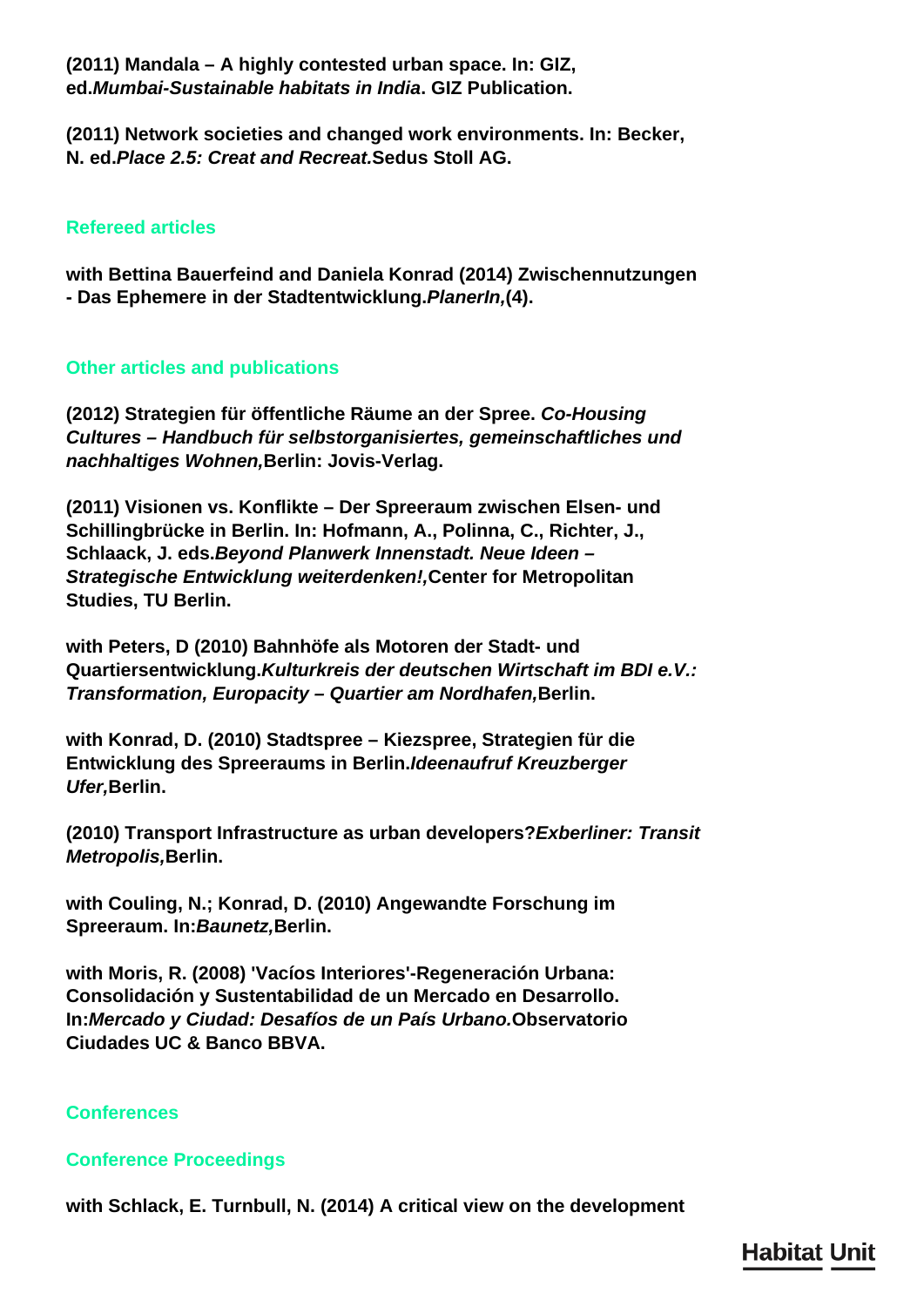**of Megaprojects and Retail-cluster in Santiago de Chile between Neo-Liberalization and Globalization.** *Proceedings AESOP Conference 2014***, Delft.**

**with Morris, R. (2009) Gentrification – Sustainable Urban Development Strategies in the urban planning process of Santiago centre.**  *Proceedings SET Conference***,Seoul.**

## **Conference Papers**

**(2015) Understanding Global Learning in the built environment discipline***,Planen – Bauen – Umwelt: Ein Jahrhundert des Austausches zwischen der TU und chinesischen Partnern***, Technische Universität Berlin.**

**(2014) The Case of Territorio do Bem in Vitoria, Brazil - Understanding current social movements as grassroots, their aims, actors and networks,***International Conference Real Change? - Exploring and Assessing Ways to Co-Produce Knowledge for Tangible Transformations***, N-Aerus 15thConference, ULB, Brussels.**

**(2014)A critical View on the Development of Megaprojects and Retail-Clusters in Santiago de Chile between Neo-Liberalization and Globalization,***AESOP Kongress***, Utrecht/Delft.**

**(2014)Von der Subkultur zur strategischen Planung – Ephemere Stadtentwicklung als Entwicklungsstrategie in Berlin,Urban Lab+,***International Conference on interculturality and urban development***, KRVIA - Institute, Mumbai, Indien.**

**(2013) Who wins and who loses in transportation megaprojects? - Critical reflections on interdisciplinary developments in Berlin,Urban Lab+** *International Conference on urban development,* **Pontificia Universidad Católica, Santiago, Chile.**

**(2013)Die perfekte Mischung in Stadtquartieren?Workshop in** *Participatory Spatial Planning Istanbul - Berlin***,** *Urban Management Program with national Authorities* **at Technische Universität, Berlin.**

**(2013) Integrative Nachbarschaftsentwicklung? – Das Tempelhofer Feld in Berlin.Workshop** *Smart Housing***, The Metropolitan Laboratory, Galerie AEDES, Berlin.**

**(2013)Städtebauliche Strategien für bezahlbaren Wohnraum – Versuchsfeld Nord-Neukölln.***Co-Housing– Lernen von Erfahrungen aus Berlin, Mailand und New York City,* **Forum der UfA-Fabrik, Berlin.**

**(2012) Urban Development at the Tempelhofer Feld in Berlin,Summer academy, Ars 13 at** *Designing for Multi-ethnical societies,* **Beuth**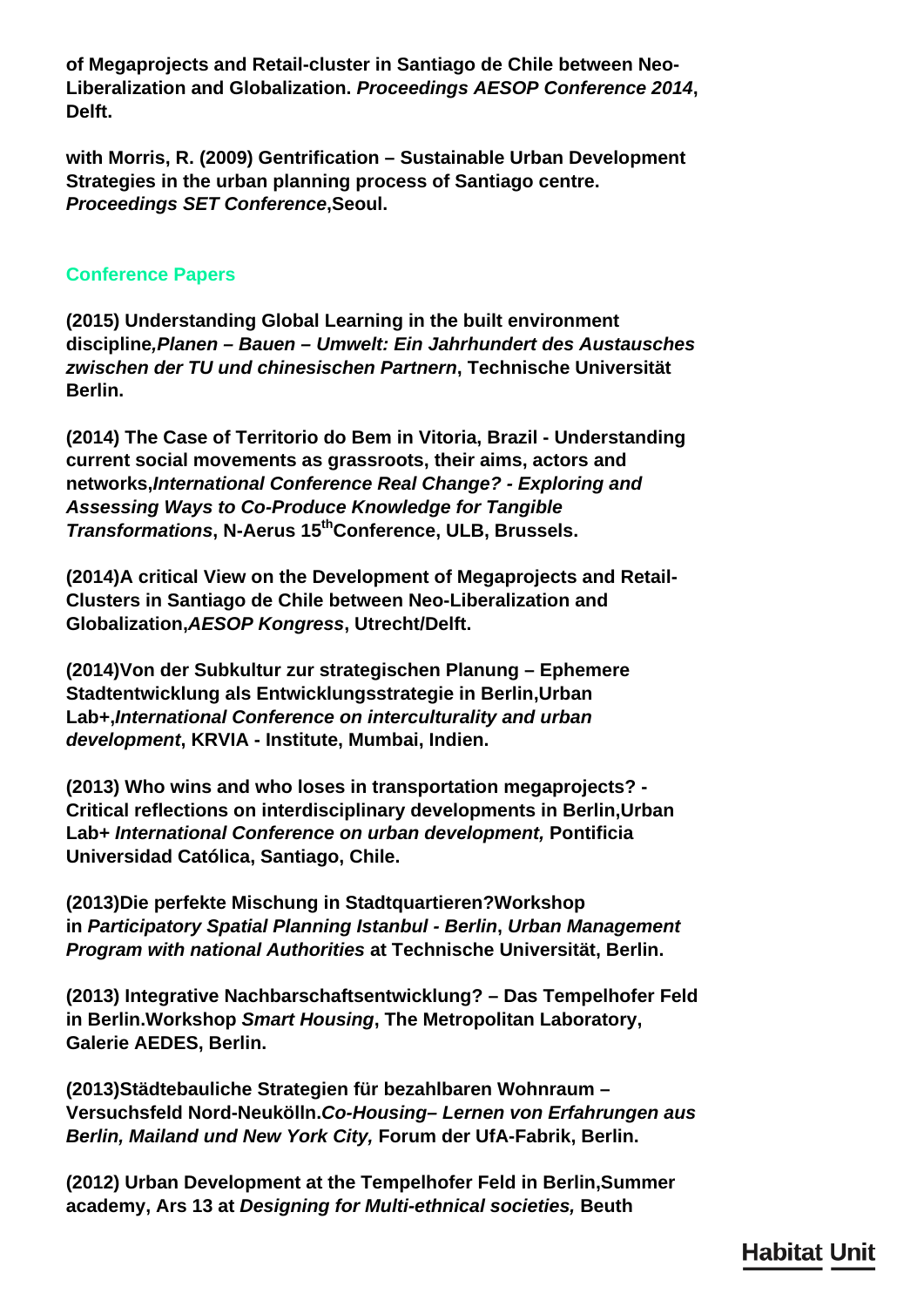**Hochschule, Berlin.**

**(2012) The perfect mix for more liveliness in the city?Workshop**  *Participatory Spatial Planning Istanbul - Berlin***,** *Urban Management Program and national authorities***, Technische Universität, Berlin.**

**(2012) Zukunft des Spreeraums zwischen Michael- und Schillingbrücke und seine Bedeutung für städtische Entwicklungen in Berlin.Symposium** *BAULÖWEN HOLZKATZEN WASSERRATTEN***, DAZ Deutsches Architekturzentrum, Berlin.**

**(2012) Sozial-Integratives Wohnen - Leitbilder für die Quartiersentwicklung in Nordneukölln und an den Randflächen der Tempelhofer Freiheit.Workshop on** *Urban Development Strategies***, AEDES Network Campus, Berlin.**

**(2011) Der richtige Mix für mehr Lebendigkeit im Quartier - Strategische Ansätze aus der Forschung,***Integrative district development strategies – research approaches, Regionen - Dialog, Metropolregion Rhein – Neckar,* **Mannheim.**

**(2011)Neugestaltung von Stadtquartieren am Wasser - Internationale Perspektiven.Waterfront re-developments from a international perspective, Workshop 6.** *Veranstaltung, Stadtgespräche Wasser***, Deutsche Bundesstiftung Umwelt, Berlin.**

**(2011)Gentrifizierung und Stadterneuerung und ihre sozial-räumlichen Konsequenzen.Gentrification in urban renewal and its social – spatial consequences, Workshop** *Galata Tower and its Environments***, Beykent University and local planning authorities.**

**(2011)Who builds the city?Workshop on tendencies for derelict urban areas in Valparaiso,** *Poiesis e Innovación, desarrollo urbano de Valparaíso***, Universidad de Valparaíso and local planning authorities.**

**(2010) Megastädte, Stadtentwicklung und Verkehrsplanung,***Szenarien für Nachhaltigen Konsum, Workshop Rat für Nachhaltige Entwicklungen der Bundesregierung Deutschland***, upported by GIZ, Berlin.**

**(2010)Nachhaltige Stadtentwicklung und soziales Unternehmertum – Kooperation zwischen Universitäten und Praxis in der Stadtentwicklung,Workshop zur** *Stadtentwicklung durch soziales Unternehmertum, Georg-Simmel-Zentrum für Metropolenforschung***, Humboldt Universität, Berlin.**

**(2010)The production of urban space through mobility.Presentation PhD at the Promotionscolloquium and Workshop** *Nachhaltige Infrastruktur und Raumenwicklung***, Technische Universität, Darmstadt.**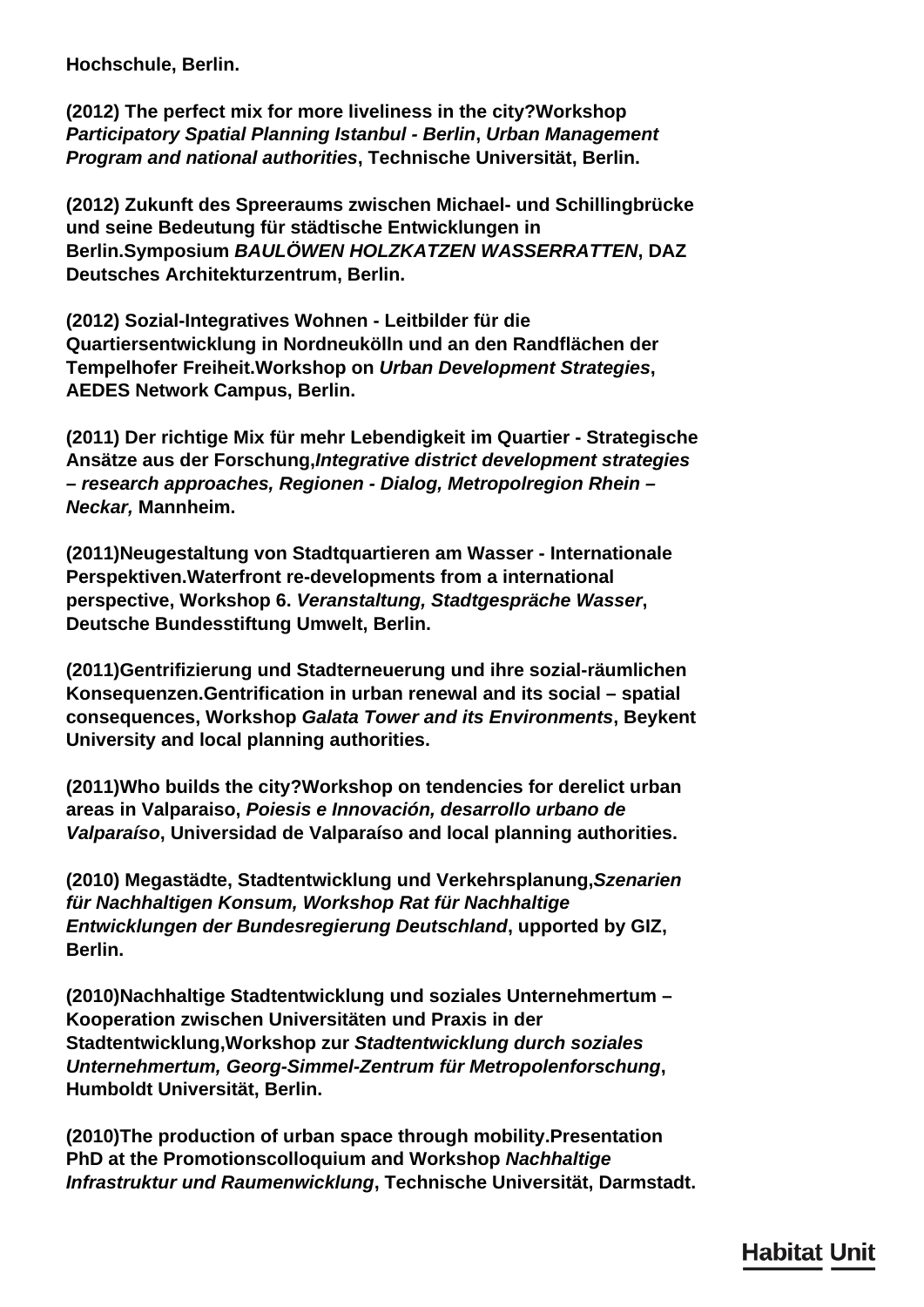## **Conference panel chairs**

**(2015)** *The Politics of Practice-Orientation***,Chair of the Symposium,Urban Lab+, EU Project, at the TU Berlin and AEDES-Network Campus, Berlin.**

**(2014) Who wins and who loses in transportation megaprojects? - Critical reflections on interdisciplinary developments in Berlin.Urban Lab+,** *International Conference on Urban Development***, The Chinese University of Hong Kong, Hong Kong, China.**

**(2014) Intercultural Dimensions of Territory.Moderation,Urban Lab+,**  *International Conference on Urban Development***, laba-Basel, EPFL, Lausanne, Switzerland.**

**(2014)** *Ephemere Stadtentwicklung – Neue Handlungsspielräume***,TU Berlin,Research project for Wüstenrot Stiftung with the support of the Bundesstiftung Baukultur.**

**(2014)** *Housing, Manufacturing, Water for the urban poor***,Chairwoman of the conference with support of GIZ– Gesellschaft für Technische Zusammenarbeit at Technische Universität, Berlin.**

**(2011)** *Network conference on sustainable urban development in times of global crises and energy shortcomings.*

**Leading moderation on Megacities panel.Participants: Hopkins, Sam and Initiators 'Kibera Public Space Project' (Nairobi, Kenya); Ravindran, K.T. and PUKAR - Partners for Urban Knowledge Action and Research (New Delhi, Indien), Haus der Kulturen der Welt and the Initiative Überlebenskunst Berlin, Berlin.**

# **Invited Lectures**

**(2018) Guest lecturer: "Polycentric Approaches to Managing Urban Water Resources in Southeast Asia - Localizing the Sustainable Goals of the 2030 Agenda and the New Urban Agenda at the Local Level ", in World Urban Forum (WUF), German stand, project funded by the German Ministry of Education and Research (BMBF), Kuala Lumpur, Malaysia.**

**(2018) Guest lecturer: "Climate Proof-Urban Development", in World Urban Forum (WUF), German stand, Project "Cities Fit for Climate Change", Kuala Lumpur, Malaysia.**

**(2017) Guest lecturer: "Wohnsiedlungen der 1990er Jahre", Workshop, Senatsverwaltung für Stadtentwicklung und Umwelt.**

**(2017) Guest lecturer: "Diálogos impostergables - La vulnerabilidad", Presentation in the XX Bienalle for architecture and urban development,**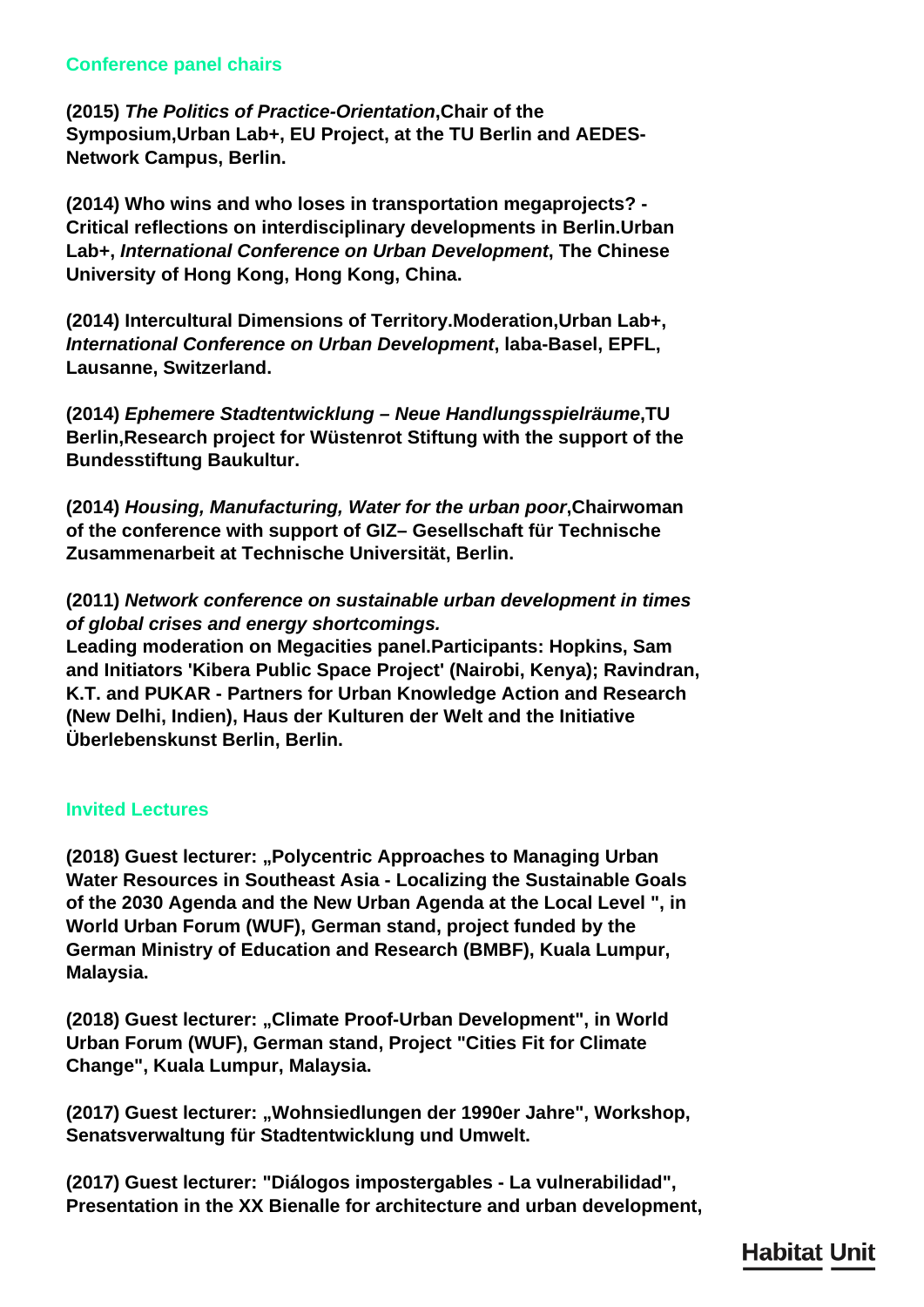**Valparaiso, Chile.**

**(2017) Guest lecturer: "Urban Regeneration through Social Innovation", Research conference in the Master U-RISE, Università IUAV di Venezia, Venice.**

**(2017) Guest lecturer: "Ephemere Stadtentwicklung" und "Stadtspree-Kiezspree, Planungslabor zur Oberen Stadtspree-Mediaspree", Urban Research and Design Master, Universität Stuttgart, Stuttgart.**

**(2017) Guest lecturer: "Ephemere Stadtentwicklung", Forschungscluster KU-Leuven, Brüssel.**

**(2017) Keynote presentation: "From Segregation to Integrated Urban Landscape", MOBILISING THE PERIPHERY - #4 Focus Latin America. AEDES-Symposium, Berlin.**

**(2016) "Urban Revolution and different approaches to urban development at the Spree in Berlin", A space is a space is as space, Deutsches Architektur Zentrum, Berlin.**

**(2015) "In lights of ephemeral urbanism in Germany: Decision making experiments in neighborhoods between self-organizing citizens and municipalities", in STREAM C – Cities and urban planning, RC 21, International Sociological Association, Urbino.**

**(2015) "Ephemeral Urbanism", New Farms for Expo – Buildings reactivation, urban regeneration, Architecture Chamber, Milan.**

**(2015) "Ephemeral Urbanism", MAKE CITY-Festival für Architektur und alternative Stadtentwicklung , Panel-Self Made City: Mechanisms of Alternative Urban Development, Berlin.**

**(2015) Expert input: "Co-produced space, Tempelhofer Feld?", Workshop: "Making Cities Work", the Institute for Housing and Urban Development Studies at the Erasmus University, Rotterdam.**

**(2015) Expert input: "Understanding the Development of Vacant Spaces in Berlin", Workshop: "Zukunftsbilder einer grünen Stadt", Bundesinstitut für Bau-, Stadt- und Raumforschung (BBSR), Berlin.**

**(2015) Expert input: "Understanding Global Learning in the built environment discipline", Planen – Bauen – Umwelt: Ein Jahrhundert des Austausches zwischen der TU und chinesischen Partnern, Technische Universität Berlin, Berlin.**

**(2015) Expert input: "Understanding the Development of Vacant Spaces in Berlin", Workshop: "Zukunftsbilder einer grünen Stadt", Bundesinstitut für Bau-, Stadt- und Raumforschung (BBSR), Berlin.**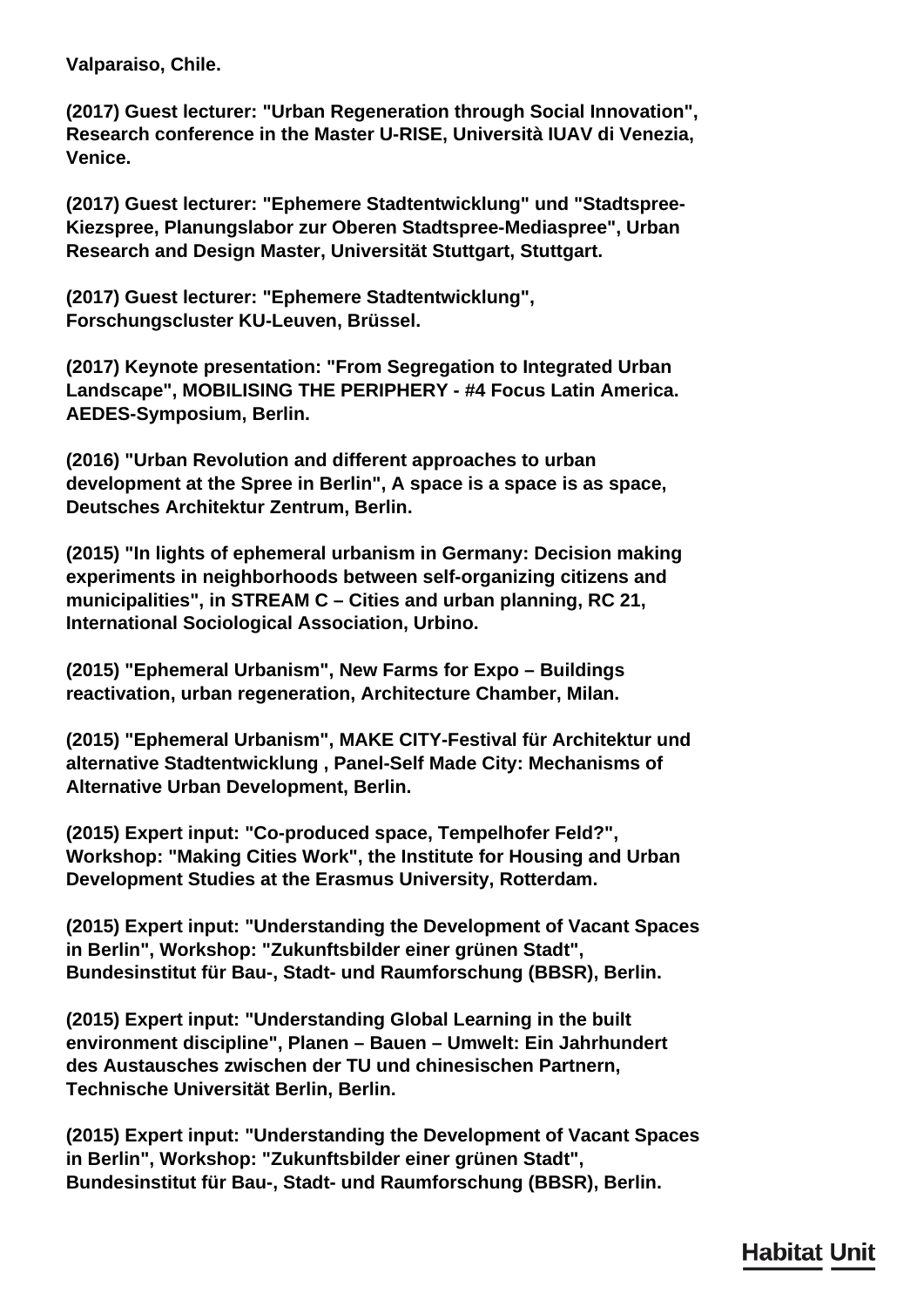**(2015) Expert input: "Understanding Global Learning in the built environment discipline", Planen – Bauen – Umwelt: Ein Jahrhundert des Austausches zwischen der TU und chinesischen Partnern, Technische Universität Berlin, Berlin.**

**(2014) Expert input: "Who wins and who loses in transportation megaprojects? - Critical reflections on interdisciplinary developments in Berlin", international urban development conference in the framework of the Urban Lab+ EU project, The Chinese University of Hong Kong, Hong Kong.**

**(2014) Expert input: "Who wins and who loses in transportation megaprojects? - Critical reflections on interdisciplinary developments in Berlin", international urban development conference in the framework of the Urban Lab+ EU project, The Chinese University of Hong Kong, Hong Kong.**

**(2014) Guest lecturer: "The Case of Territorio do Bem in Vitoria, Brazil - Understanding current social movements as grassroots, their aims, actors and networks", international conference, "Real Change? - Exploring and Assessing Ways to Co-Produce Knowledge for Tangible Transformations", N-Aerus 15th Conference, ULB, Brussels.**

**(2014) Guest lecturer: "A critical View on the Development of Megaprojects and Retail-Clusters in Santiago de Chile between Neo-Liberalization and Globalization", AESOP congress, Utrecht/Delft.**

**(2014) Guest lecturer: "Von der Subkultur zur strategischen Planung – Ephemere Stadtentwicklung als Entwicklungsstrategie in Berlin", international conference of interculturality in urban development, Urban Lab+ program, KRVIA - Institute, Mumbai.**

**(2013) Presentation: "Who wins and who loses in transportation megaprojects? - Critical reflections on interdisciplinary developments in Berlin", international conference about current urban development in the framework of the Urban Lab+ EU project, Pontificia Universidad Católica, Santiago de Chile.**

**(2013) Expert input: "Die perfekte Mischung in Stadtquartieren?", workshop on participative planning Istanbul – Berlin. Urban Management in cooperation with Berliner Stadtverwaltung, Technische Universität Berlin, Berlin.**

**(2013)"Integrative Nachbarschaftsentwicklung? – Das Tempelhofer Feld** in Berlin": Workshop "Smart Housing", The Metropolitan Laboratory, **Galerie AEDES, Berlin.**

**(2013) Presentation: "Städtebauliche Strategien für bezahlbaren Wohnraum – Versuchsfeld Nord-Neukölln", Co-Housing– learning from experiences in Berlin, Mailand und New York City". Forum of UfA-**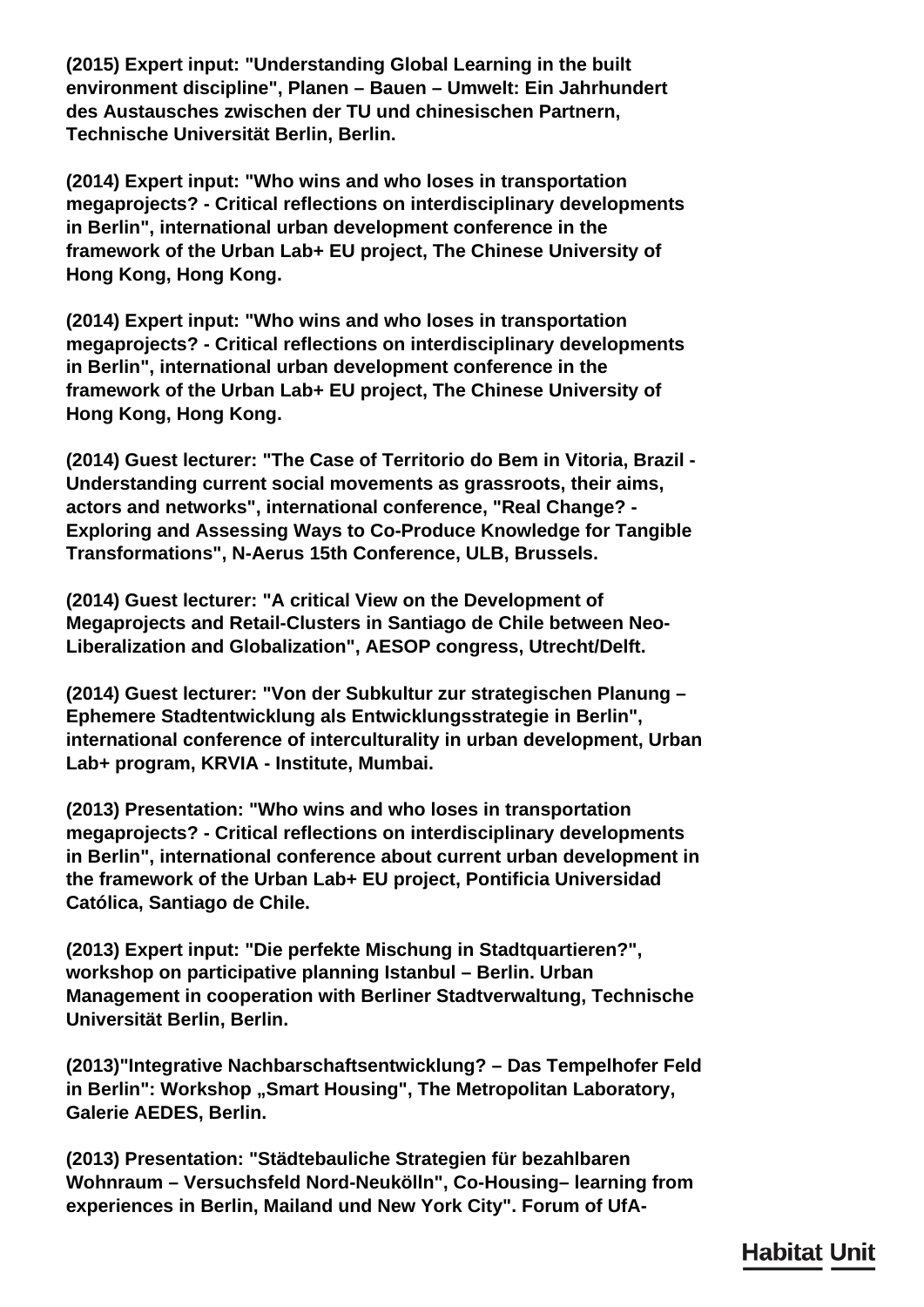**Fabrik. Berlin.**

**(2012) Expert input: "Urban Development at the Tempelhofer Feld in Berlin", Summer academy "Ars 13, Designing for Multi-ethnical societies", Beuth Hochschule, Berlin.**

**(2012) "The perfect mix for more liveliness in the city?", Workshop "Participatory Spatial Planning Istanbul - Berlin", Urban Management Program, Technische Universität, Berlin.**

**(2012)"Zukunft des Spreeraums und seine Bedeutung für städtische Entwicklungen in Berlin", Symposium "BAULÖWEN HOLZKATZEN WASSERRATTEN". DAZ Deutsches Architekturzentrum, Berlin.**

**(2011) "Sozial-Integratives Wohnen - Leitbilder für die Quartiersentwicklung in Nord-neukölln und an den Randflächen der Tempelhofer Freiheit", workshop on urban development strategies, AEDES Network Camus, Berlin.**

**(2011) Expert input: "Der richtige Mix für mehr Lebendigkeit im Quartier - Strategische Ansätze aus der Forschung", Regionen - Dialog, Metropolregion Rhein – Neckar, Mannheim.**

**(2011) "Gentrification and urban renewal and their socio-spatial consequences ", Workshop "Galata Tower and its Environments", Beykent University, Istanbul.**

**(2011) "Who builds the city ?", Workshop on urban water conditions in Valparaiso, Poiesis e Innovación, desarrollo urbano de Valparaíso, Universidad de Valparaíso and local planning authorities, Valparaíso.**

**(2011) Guest lecturer: "Neugestaltung von Stadtquartieren am Wasser - Internationale Perspektiven", Workshop "6. Veranstaltung, Stadtgespräche Wasser", Deutsche Bundesstiftung Umwelt, Berlin.**

**(2010) "Megastädte, Stadtentwicklung und Verkehrsplanung", advice for sustainable development to the german government, Workshop "Szenarien für Nachhaltigen Konsum", Berlin.**

**(2010) "The production of urban space through mobility", Presentation** in the graduation colloquium, "Nachhaltige Infrastruktur und **Raumentwicklung", Technische Universität Darmstadt, Darmstadt.**

**(2010) "Nachhaltige Stadtentwicklung und soziales Unternehmertum – Kooperation zwischen Universitäten und Praxis in der Stadtentwicklung", Workshop on urban development through social entrepreneurship . Georg-Simmel-Zentrum für Metropolenforschung, Humboldt Universität, Berlin.**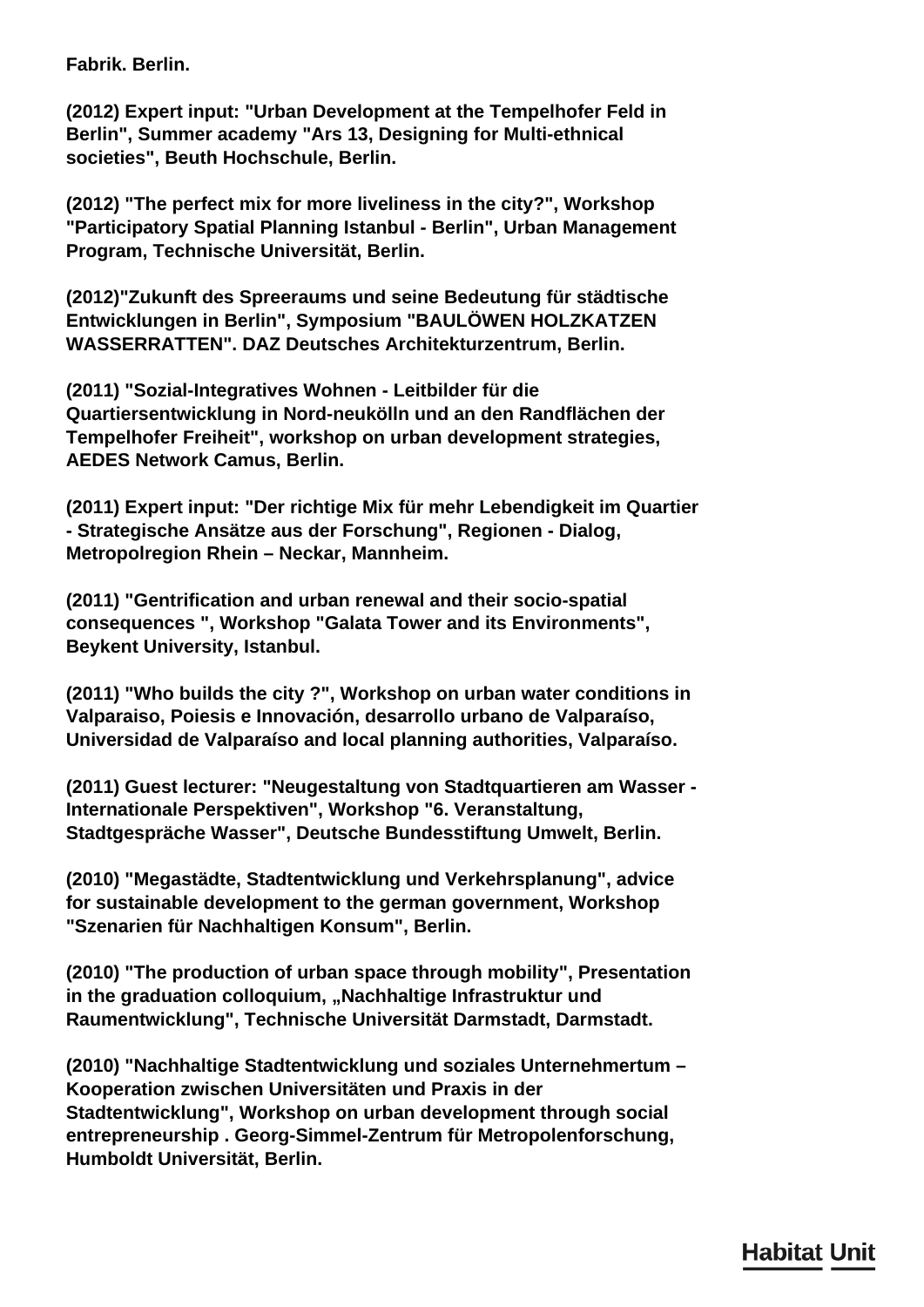# **Grants, Awards, and Fellowships**

## **2017**

**First prize, competition "Stadt im Wandel – Stadt der Ideen" plattformnachwuchsarchitekten**

#### **2016**

**Award winning years of science project 2016/17 – Meere und Ozeane an initiative of the Federal Ministry of Education and Research, contract for the realization of the project: "From the Spree to the Sea over 14 locks" (teaching research project on resilience strategies and climate change for Master in Architecture, Urban Design and City and Regional Planning)**

#### **2015**

#### **National Urban Development Label**

**by the Federal Institute for Building, Urban and Spatial Research (BBSR) with the approval of the Federal Ministry for the Environment, Nature Conservation, Building and Nuclear Safety (BMUB) to the planning laboratory of the TU Berlin for high innovative content in the field of urban planning and research**

#### **2014**

**DFG Funding for the presentation of post-doctoral research "Objectives and action levels of ephemeral urban development "at the international scientific congress," Megacities Megachallenge. Informal Dynamics of Global Change ", Bonn.**

#### **2012**

**DAAD lecture scholarship**

**International urban development conference with experts, local authorities and the P. Universidad Católica de Valparaíso on participation and community-based design strategies, Chile**

#### **2011**

**DAAD lecture scholarship International urban development conference on inner-city transformations and strategies to secure socially sustainable developments. Doniusum, Istanbul, Turkey**

#### **2006**

**ALFA Research grant from the European Union For a 12-month research as part of the PhD • Research Fellow at the Technischen Universität Eindhoven and the Berlage Institute in Rotterdam, The Netherlands • Participation in teaching, research projects and publications, among others**

**• "2.5. Place – Create and Recreate", Workspaces for a globalized world. Sedus, Switzerland Design scenarios for the development of settlements in Ljubljana, OMA - Rotterdam, the Netherlands**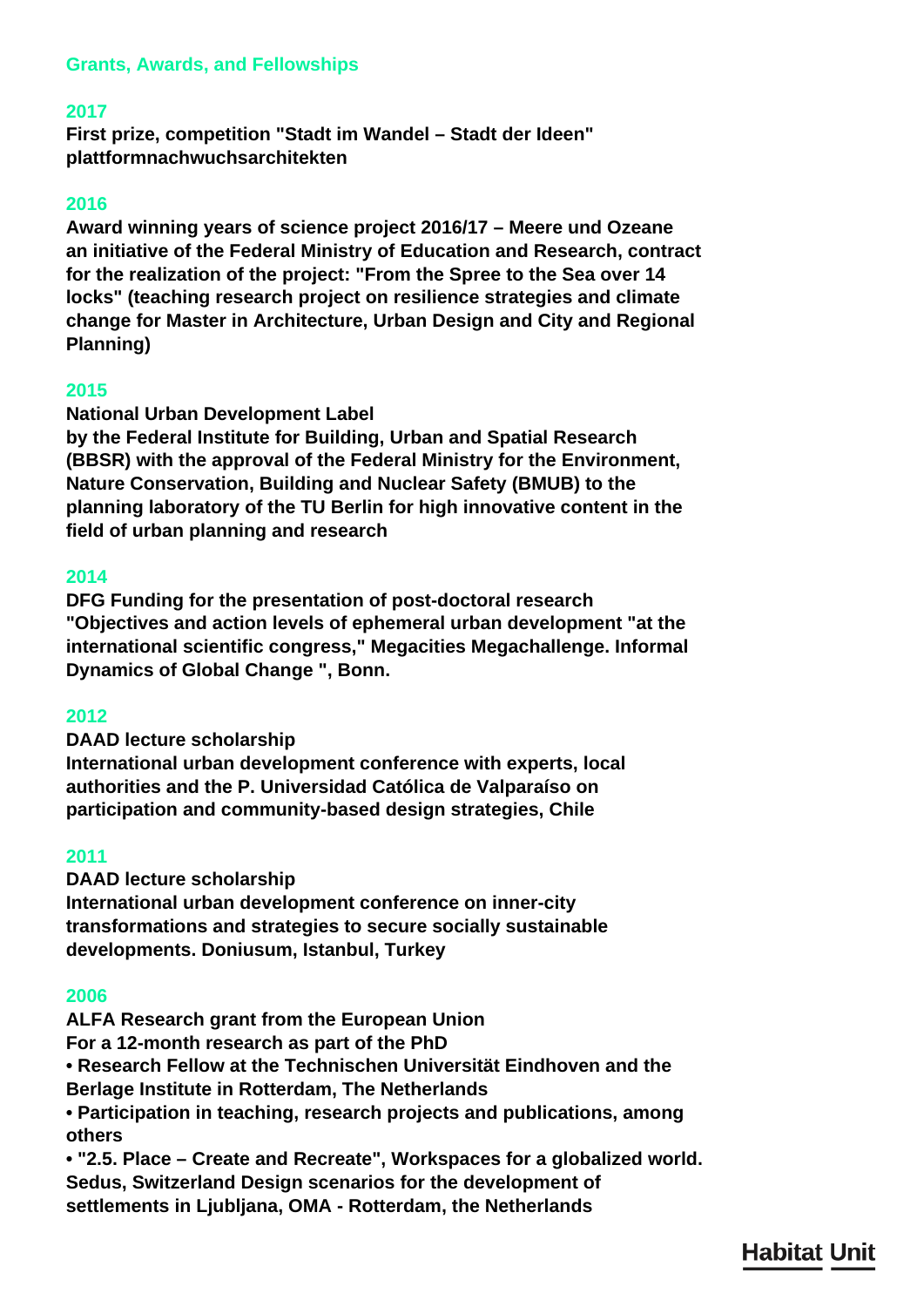## **Professional and Academic Affiliations**

**Since 2016 REDEUS\_LAC, Red de Centros de Estudio en Desarrollo Urbano Sustentable de Latinoamérica y el Caribe**

**Since 2015 Evaluation Board Research Proposal, CONICYT – Chilean Research Foundation**

**Since 2013 Research Committee 21 (RC21) on Sociology of Urban and Regional Development of the International Sociological Association**

**Since 2012 ANBC The Metropolitan Laboratory, AEDES Network Campus Berlin**

**Expert council of Visionen Stadt 21, Kulturkreis der deutschen Wirtschaft, BDI e.V.**

**EURE – Member of Editorial Board at Revista Latinoamericana de Estudios Urbano Regionales Latinoamérica**

**ADU\_2020 – Partner of the ALFA III Project, The restructuring of Higher Education for the 21st Century in the Expanded Field of Urban Design and Urbanism**

**Since 2010 TRIALOG, Association for scientific research of planning and construction in developing countries**

**Since 2008 N-AERUS, Network of European researchers on urbanization in the global South**

**Since 2006 T2M – International Association for the History of Transport and Mobility**

**Since 2003 Berlin Chamber of Architects**

# **Other Projects**

## **2017-2018**

**Senior independent expert for "Polycentric Approaches to Managing Urban Water Resources in Southeast Asia"**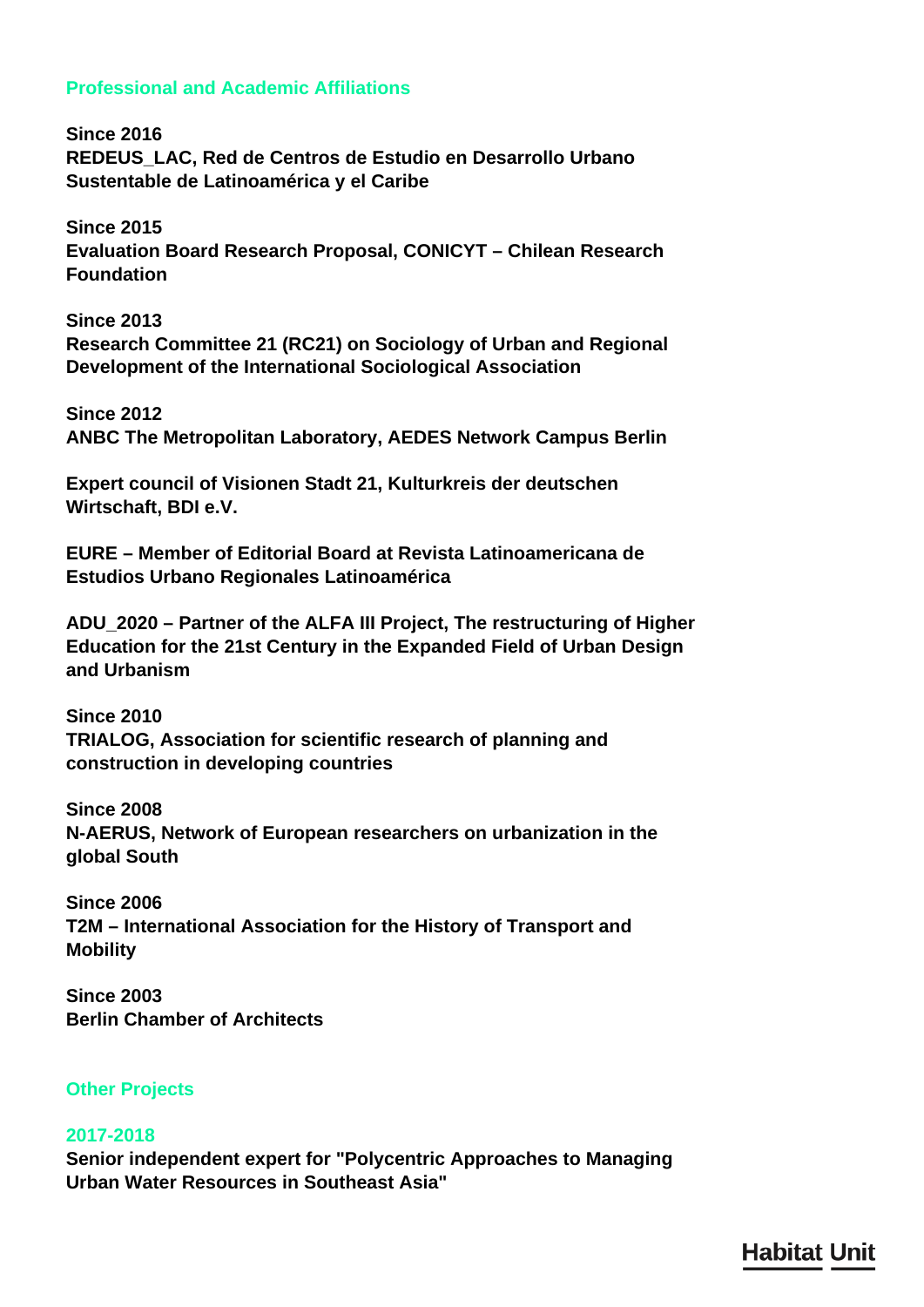# **2017**

**Expert report / consultancy work for the GIZ in the framework of the project "Cities fit for Climate Change"**

### **2016**

**Policy Paper, Side-Event HIII Conference in the area of Housing, Governance, and Informality in N-AERUS Partnership for Cities Alliance**

### **Since 2015**

**"URBACT III: 2nd Chance – Waking up the 'sleeping giants' EU Project" Project-responsible for local action plan and the design of the urban reactivation of Caserma Gavoglio in Genoa. Three-year EU Project in cooperation with local authorities**

## **Since 2014**

**Housing Re-construction project in Puerto Prince, Haiti: " Rebuilding Haiti Homes"**

**(local Governance, housing development, material re-uses), supported by America Solidaria for Reclaiming Heritage e.V.**

#### **2012**

**Urban design expertise for interdisciplinary revaluation strategies, Delft-Stellenbosch, Cape Town**

**Sustainable Center Stellenbosch and the Stellenbosch University, Cape Town, South Africa.**

## **2011**

**Überlebenskunst**

**Project management, construction project: "Sustainable urban housing solutions in times of global crises and energy shortcomings", for Haus der Kulturen der Welt in Berlin and Initiative Überlebenskunst Project**

#### **2010**

**Report on marginalized settlements in Mumbai and their impact on local urban development**

**GIZ – Deutsche Gesellschaft für internationale Zusammenarbeit**

# **2009**

**Urban design for the Spree2011 project, Wasserschaft Spree Innitiative Area on the upper side of the Spree, between Jannowitz and Elsenbrücke, cet-01 office, Couling, Berlin**

#### **2008**

**Second prize in an urban planning competition for Yanshan Island, Shanghai, China invited with CASE Architects Helsinki Berlin**

#### **2008**

**Urban design and reconversion strategies for the port of Galata, Urban Research Center Istanbul, Istanbul**